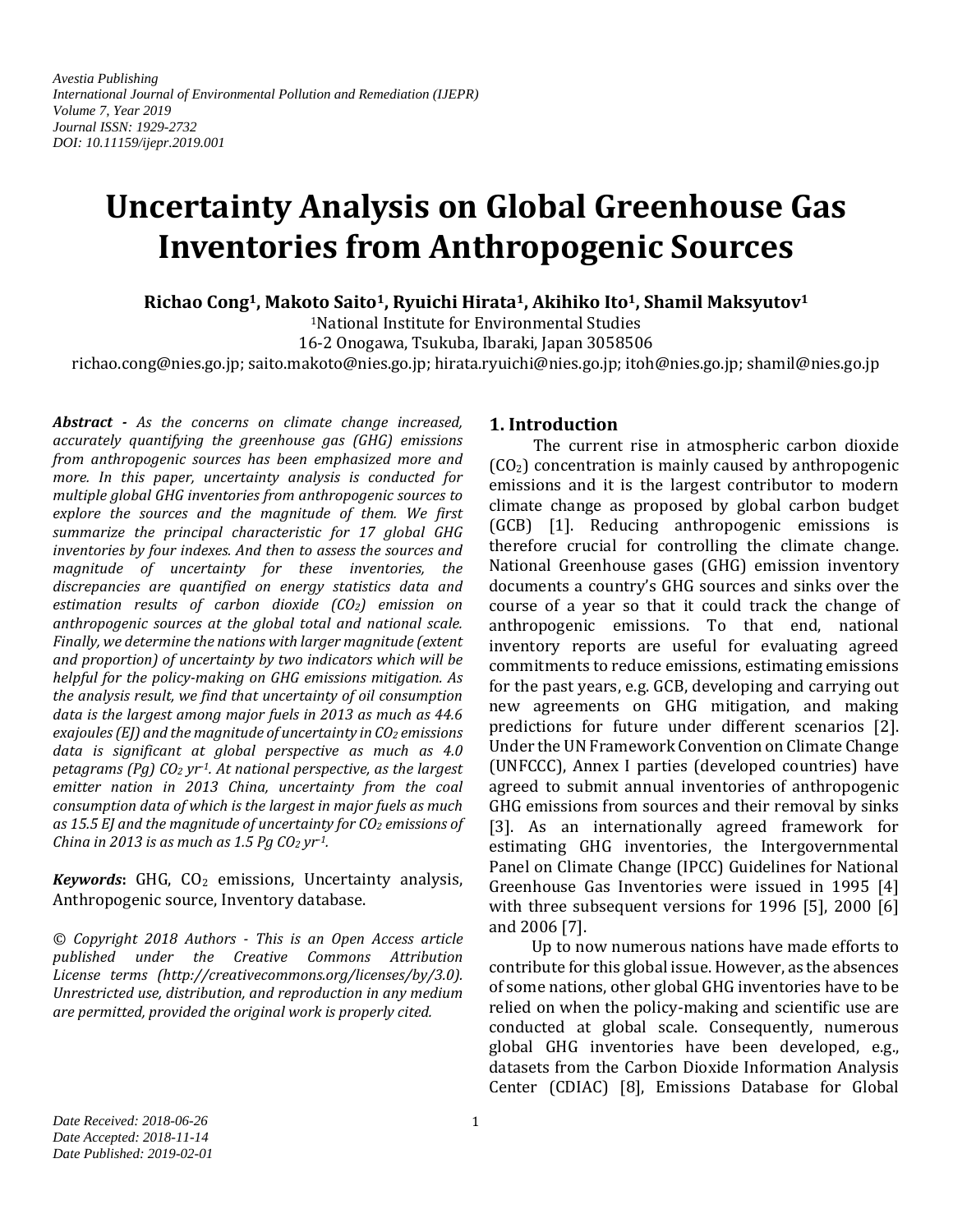Atmospheric Research (EDGAR) [9], and International Energy Agency (IEA) [10], each based on a different methodology or compilation procedure. Thus, how about the discrepancies between them?



Figure 1. Discrepancies in total emissions reported by 11 inventories (the names are showed on the right) for 131 nations in 2008. The nations are spread along the x-axis according to their rank-order of mean  $C_{2}$  emissions as reported in the respective datasets. Points around zero on the y-axis reflect the differences among the total emissions reported.

In Figure 1, we show the example of discrepancies on national  $CO<sub>2</sub>$  emissions reported by 11 global GHG inventories for 131 nations in 2008. From this Figure, we could see much more outliers from e.g. Eritrea, Congo, Botswana, and Kyrgyzstan (less emissions nations) than that from the high emitter nations e.g. China, Korea, and the largest outlier could be as high as about 250% for Singapore. Estimated global GHG inventories include a degree of uncertainty, and in his analysis of four independent datasets, Macknick documented significant discrepancies on energy-use statistics and accounting methods. For instance, the international energy content reported by British Petroleum (BP) in 2005 differs from that provided by the US Energy Information Administration (EIA) by 11%, or 18 exajoules (EJ). Similarly,  $CO<sub>2</sub>$  emissions estimates by the EIA and CDIAC

for the United States in 2005 differ by >0.22 petagrams (Pg) CO<sup>2</sup> [11].

Under the Kyoto Protocol, the emissions reduction target set by EU15 members for the period 2008–2012 is  $\sim$ 8% below 1990 levels [12]. This target is made after referring to national inventory reports. To monitor the mitigation efforts correctly, accurately counting emissions is a key challenge. Uncertainty in the quantification result will disturb the evaluation on the reduction effect for climate mitigation actions. Thus, clarifying the sources of uncertainty and evaluating the magnitude of uncertainty in GHG emission inventories are urgently needed.

With above background, the objectives of this paper are made to clarify the sources and magnitude of uncertainty in multiple global GHG inventories. To do this, we first characterize the methodology and data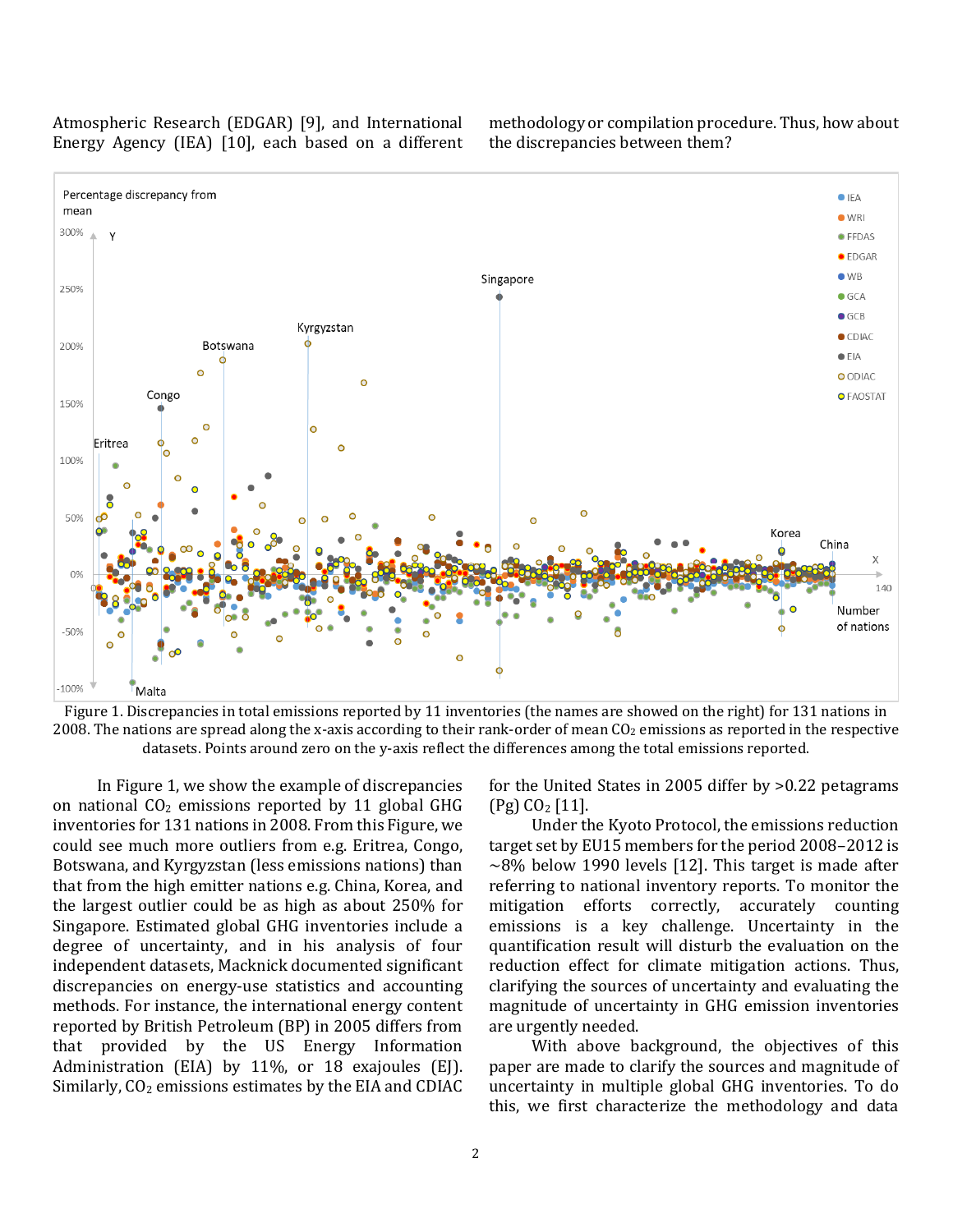sources for 17 GHG emission inventories. Then, the discrepancies on data source used for estimation (energy statistics data) and datasets (annual estimation result) are explored. Furthermore, we also made efforts on determining the nations with larger uncertainty and discuss the result. Finally, the conclusions are described.

| Table 1. Characteristics of 17 GHG emission inventories by 4 indexes. |                |        |                                                    |                                                                                                                                                      |  |
|-----------------------------------------------------------------------|----------------|--------|----------------------------------------------------|------------------------------------------------------------------------------------------------------------------------------------------------------|--|
| Dataset                                                               | Time<br>series | Scope* | Data<br>source                                     | Data description                                                                                                                                     |  |
| <b>BP</b>                                                             | 1965-<br>2017  | 73     | <b>BP</b> energy Statistics                        | $CO2$ emissions from fossil fuels combustion                                                                                                         |  |
| CDIAC                                                                 | 1751-<br>2014  | 219    | UN statistics and<br>publications                  | Global, regional total, and national $CO2$ emissions data by<br>fuel type, cement production, and gas flaring with yearly<br>grid map (1°resolution) |  |
| <b>EDGAR</b>                                                          | 1970-<br>2012  | 214    | IEA and other<br>statistics                        | Global total, national GHG emissions from all sectors, and<br>other polluting gases with yearly grid map<br>(0.1°resolution)                         |  |
| EIA                                                                   | 1980-<br>2016  | 226    | <b>EIA</b> statistics and<br>publications          | Global emissions on $CO_2$ , $CH_4$ , N <sub>2</sub> O from energy<br>combustion by 5 sectors and national $CO2$ emissions                           |  |
| <b>FAOSTAT</b>                                                        | 1990-<br>2010  | 233    | FAOSTAT and<br><b>EDGAR</b>                        | $CO2$ , CH <sub>4</sub> , N <sub>2</sub> O and F-gases emissions from energy<br>combustion in 7 sectors                                              |  |
| <b>FFDAS</b>                                                          | 1997-<br>2010  | 203    | <b>IEA</b> statistics and<br>publications          | Global and national $CO2$ emissions from fossil fuel<br>combustion with hourly gird map (0.1° resolution)                                            |  |
| GCA                                                                   | 1960-<br>2016  | 218    | CDIAC, UNFCCC<br>data sets; IEA, BP                | National CO <sub>2</sub> emissions by fuel types, cement and gas<br>flaring and $CH4$                                                                |  |
| GCB                                                                   | 1959-<br>2017  | 219    | CDIAC and<br>publications                          | Global carbon budget, fossil emissions, land-use change<br>emissions, ocean and terrestrial sink, national territorial<br>emissions                  |  |
| <b>IEA</b>                                                            | 1971-<br>2016  | 148    | <b>IEA</b> statistics                              | CO <sub>2</sub> emissions from fuel combustion by fuel types or by 5<br>sectors                                                                      |  |
| <b>REAS</b>                                                           | 2000-<br>2008  | 30     | EDGAR, FAOSTAT;<br>UN, IEA and other<br>statistics | National anthropogenic CO <sub>2</sub> and other polluting gases<br>emissions in Asia with monthly grid map<br>$(0.25^{\circ}$ resolution)           |  |
| ODIAC                                                                 | 2000-<br>2016  | 226    | BP and some<br>statistics                          | Global and national fossil fuel $CO2$ emissions from proxy<br>sources with monthly grid map (1°resolution)                                           |  |
| <b>OECD</b>                                                           | 1990-<br>2016  | 34     | <b>IEA</b> dataset                                 | National CO <sub>2</sub> emissions from fossil fuel combustion by 5<br>sectors and other GHGs emissions                                              |  |
| PBL                                                                   | 1990-<br>2016  | 214    | EDGAR; BP and IEA<br>statistics                    | Global, regional CO <sub>2</sub> emissions from fossil fuels and<br>cement by fuel types                                                             |  |
| <b>PKU</b>                                                            | 1960-<br>2014  | 223    | EDGAR, FAOSTAT;<br>EIA, IEA, UN and<br>statistics  | Global and national $CO2$ emissions from fuel combustion<br>by eight groups, with annual grid map (0.1° resolution)                                  |  |
| <b>UNFCCC</b>                                                         | 1990-<br>2016  | 44     | Governmental<br>submissions                        | National CO <sub>2</sub> , CH <sub>4</sub> , N <sub>2</sub> O and F-gases emissions by 7 sectors                                                     |  |

Table 1. Characteristics of 17 GHG emission inventories by 4 indexes.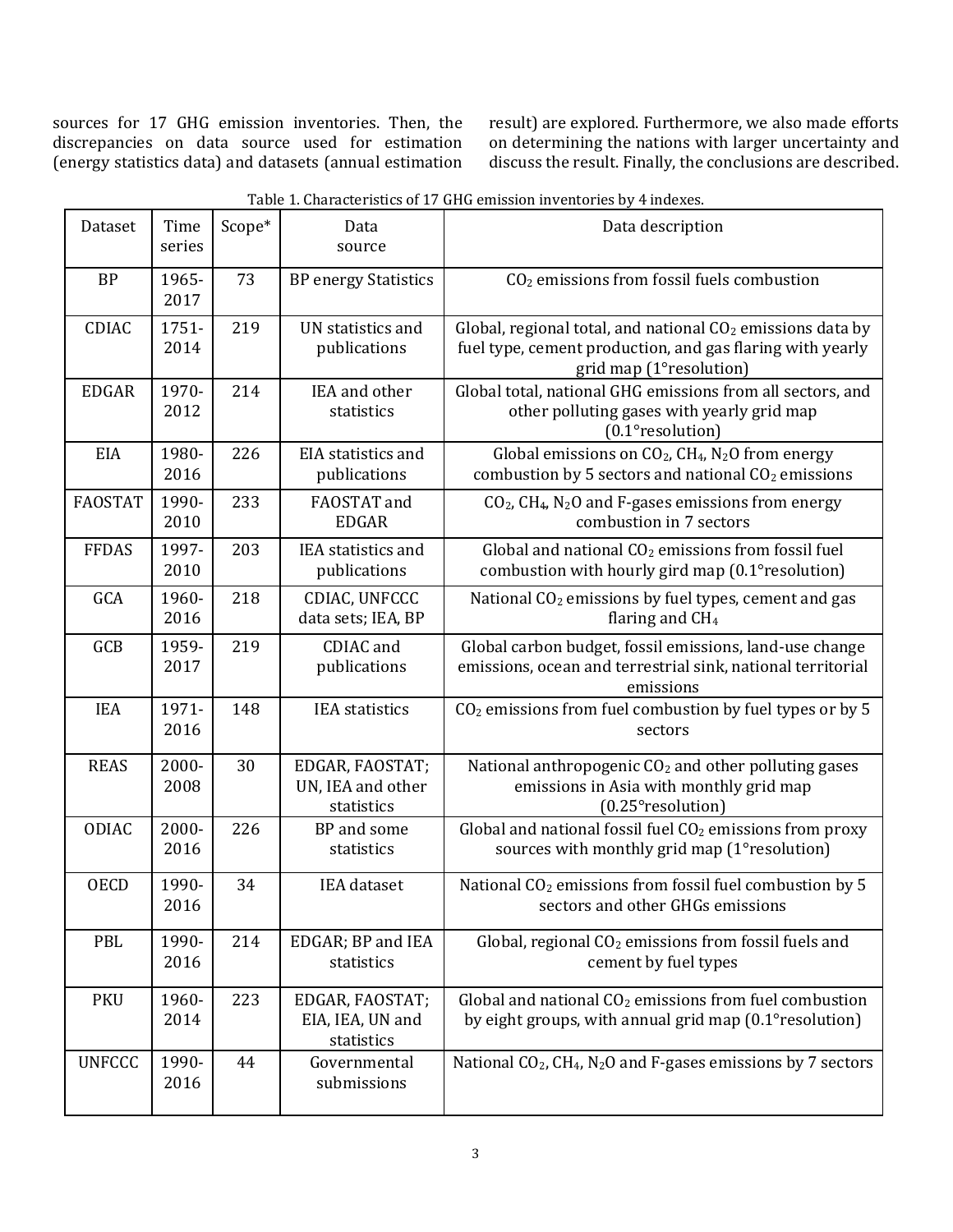| WB  | 1960-<br>2014 | 217 | CDIAC and statistics                               | National $CO2$ emissions by fuel types, cement and gas<br>flaring                                                            |
|-----|---------------|-----|----------------------------------------------------|------------------------------------------------------------------------------------------------------------------------------|
| WRI | 1990-<br>2014 | 186 | CDIAC, IEA,<br>FAOSTAT datasets;<br>EIA statistics | National $CO2$ , $CH4$ , N <sub>2</sub> O and F-gases emissions from fossil<br>fuels and cement by fuel types and by sectors |

**\*Note:** Several values included in the Table are derived from the accessible websites of the respective inventories, while others have been counted by the authors from the datasets. The abbreviations of datasets are explained as follows:

FAOSTAT: Food and Agriculture Organization Corporate Statistics Database [13] FFDAS: Fossil Fuel Data Assimilation System [14] GCA: Global Carbon Atlas [15] GCB: Global Carbon Budget [1] REAS: Regional Emission inventory in Asia [16] ODIAC: Open-source Data Inventory of Anthropogenic  $CO<sub>2</sub>$  emission [17] OECD: Organisation for Economic Co-operation and Development [18] PBL: Planbreau voor de Leefomgeving [19] PKU: Peking University Fuel and  $CO<sub>2</sub>$  inventories [20] WB: World Bank [21] WRI: World Resources Institute [22]

# **2. Methodology**

In this study, 17 global GHG inventories are gathered and characterized by four indexes. To explore the uncertainty from them, differences are checked in details focusing on the energy statistics data and the estimation result. Differences on the apparent energy consumption by fuel type reported by 4 major energy statistics organizations are compared on global and national scale. And the discrepancies on  $CO<sub>2</sub>$  emission estimate result from 10 global inventories are also evaluated for global and national scale in 2013. Furthermore, we also make efforts on determining the nations with larger uncertainty by 2 indicators.

# **2.1. Characteristics of the Principal Datasets in Global GHG Inventories**

As shown in Table 1, these inventories were classified by the indexes of time series, scope, data source, and data description. For data source index, most of inventories rely on statistical data provided by the United Nations (UN), IEA, EIA, and BP. We note, however, that even when the same data are used, the total emissions of a given nation or sector can vary depending on the statistics rules used, e.g., report integrity, classification rules, and conversion factors for calorific content. Further uncertainty results from the incorporation of different emission factors and accounting methods, as well as the subjective

classification of emission categories by reporting organizations. The quality of emission inventories is considered to rely on the integrity of the methodology used, completeness of reporting, and the procedures employed for data compilation.

# **2.2. Uncertainty from Energy Statistics Data**

To access the discrepancies from the energy data sources, apparent energy consumption data of global total and the largest consumer nation of China in 2013 by fuel types are compared between 4 major energy statistics organizations. Apparent energy consumption



Figure 2. Global total apparent energy consumption by fuel types in 2013 from 4 major energy statistics organizations, unit: EJ.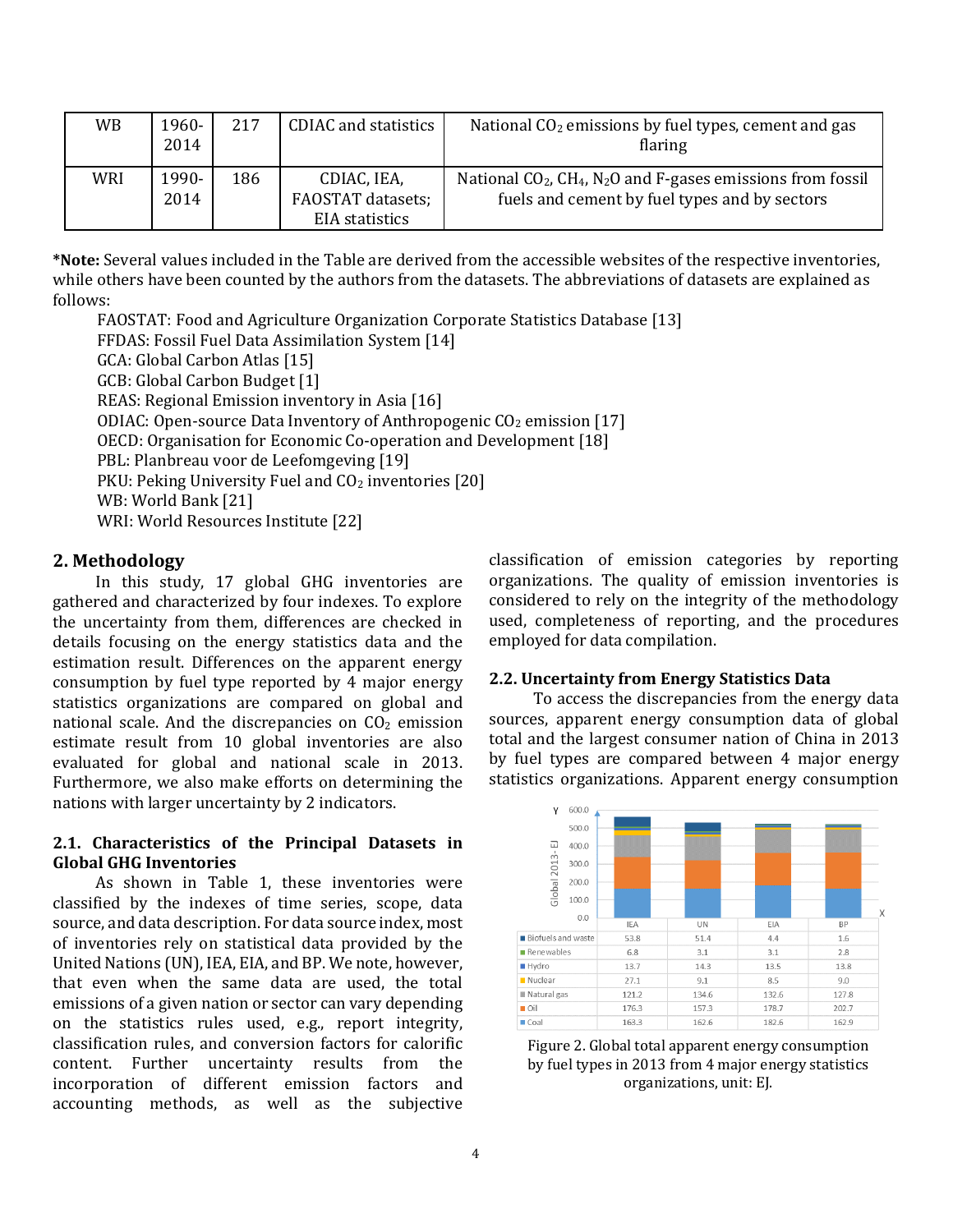includes the production, import, export, and stock change of energy. The data was extracted and summarized from the online statistics tool [23-24], energy statistics yearbook [25], and official annual report [26].

As shown in Figure 2, from the global perspective, the global total apparent energy consumption in 2013 from IEA statistics is the largest of all. In particularly, nuclear, renewables and biofuels & waste consumption from IEA are larger than that from others. Most of the values from UN statistics are close to IEA except nuclear and oil consumption. EIA statistics reports the largest coal consumption data among them. BP statistics just reports the commercial energy use therefore the total value of which is the smallest of all. However, the oil consumption from BP is the largest one. The gap between maximum (IEA) and minimum (BP) of global total energy consumption is about 24.3 EJ. The global total biofuels & waste consumption owned the largest uncertainty (52.2 EJ between IEA and BP statistics) of all fuels as only commercial fuels are reported by BP. Focusing on 3 kinds of major fuels e.g. coal, oil, and gas, oil consumption owns the largest uncertainty of all that is about 44.6 EJ between BP and UN statistics.

Familiar with global perspective, comparison result from national energy consumption aspect was shown in Figure 3. We could see that consumption data on nuclear, renewables, and biofuels & waste for China in 2013 reported by IEA statistics are larger than that by others. The oil, coal consumption, and the total consumption values from EIA statistics are the largest of all. The gap on total energy consumption of China in 2013 between maximum (EIA) and minimum (UN) is about 18.7 EJ. The uncertainty of coal consumption is the largest of all fuels (15.5 EJ).





#### **2.3. Uncertainty from Inventory Datasets**

To access the discrepancies between GHG emission Inventories, global total  $CO<sub>2</sub>$  emissions in 2013 reported by 10 inventories are compared as the rest ones are lack of data for 2013. Comparison result from global perspective is shown in Figure 4, we could see significant discrepancies on global total  $CO<sub>2</sub>$  emissions in 2013 between these inventories. The gap between the maximum (GCB) and minimum values (IEA) is about 4.0 Pg  $CO<sub>2</sub>$  yr<sup>-1</sup>.



Figure 4. Global total  $CO<sub>2</sub>$  emissions in 2013 reported by 10 inventories, unit: Pg  $CO<sub>2</sub>$  yr<sup>-1</sup>.

Moreover, GCA, CDIAC, and WB inventories report the global total emissions closely. From the national scale as the result shown in Figure 5, some organizations report the total  $CO<sub>2</sub>$  emissions of China in 2013 closely such as EIA and BP; CDIAC, GCA, and WB; EDGAR, GCB, and ODIAC. The value of IEA is the smallest and that of ODIAC is the largest. And the gap between them is about 1.5 Pg  $CO<sub>2</sub>$  yr-1.



Figure 5. China total  $CO<sub>2</sub>$  emissions in 2013 from 10 inventories, Pg  $CO<sub>2</sub>$  yr<sup>-1</sup>.

## **2.4. Determination for the Nations with Larger Uncertainty in Inventories**

The uncertainty from the datasets across 11 inventories were evaluated by using the reported  $CO<sub>2</sub>$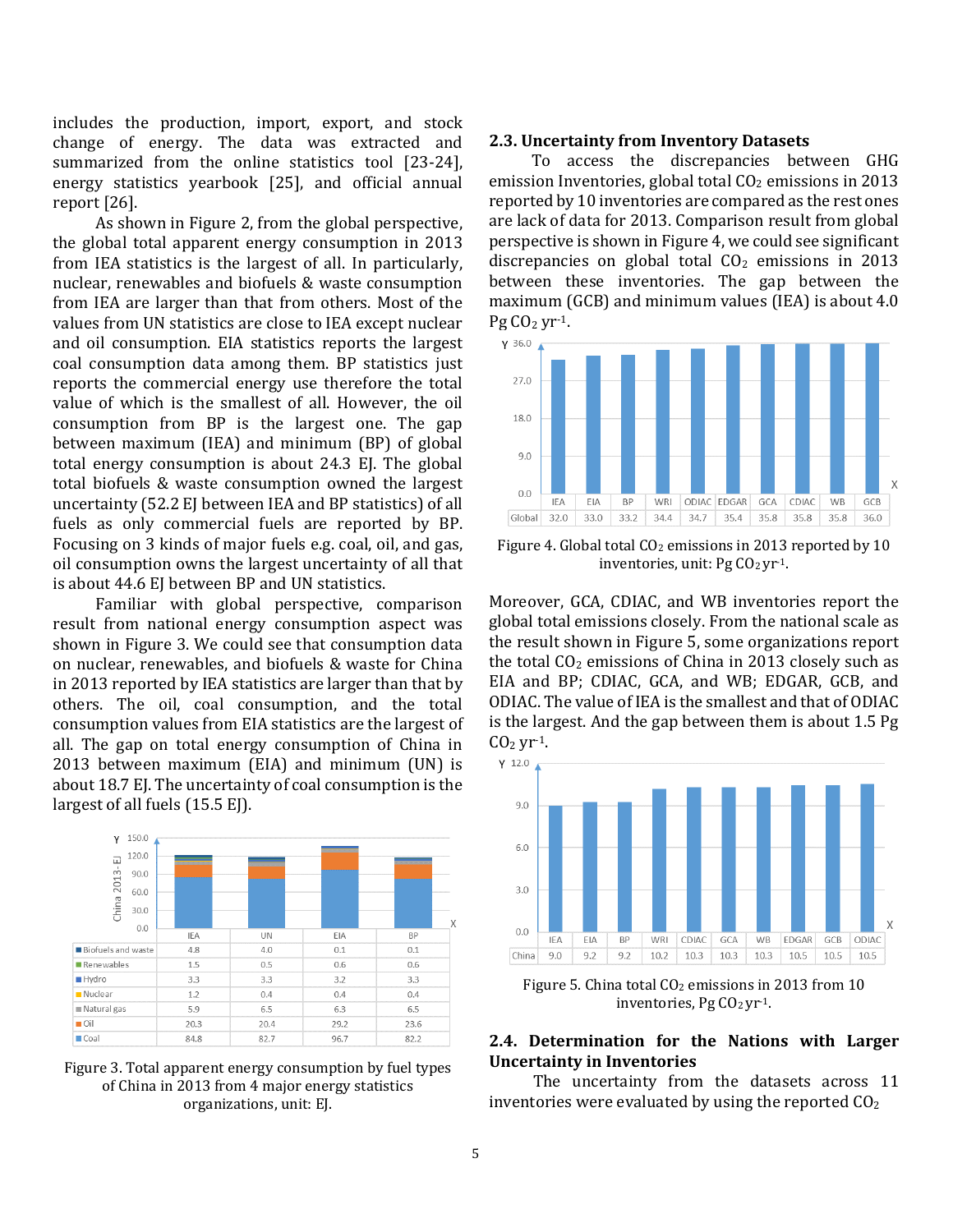

Figure 6. 57 nations with larger uncertainty of GHG emissions in 2008 across 11 datasets. Referring to the left y-axis, the vertical bar represents mean annual emissions and the line denotes the SD of emissions (Pg  $CO<sub>2</sub>$  yr<sup>-1</sup>). While the right y-axis reflects the MPAD from mean annual emissions across all 11 datasets that are showed by the dots.

emissions for 131 nations in 2008. Other datasets lacking detailed or full national emissions coverage were excluded from assessment. To show the extent and proportion of uncertainty, standard deviation (SD) and mean percentage of absolute discrepancy (MPAD) were made as indictors. Applying the equation of mean absolute percentage error [27], MPAD is defined as equation 1.

$$
MPAD = \frac{1}{n} \sum \left| \frac{E_{x,a} - M_a}{M_a} \right| \tag{1}
$$

Where  $x$  is the name of one dataset,  $a$  is the name of one nation,  $E_{x,\alpha}$  is the CO<sub>2</sub> emissions in 2008 for nation  $\alpha$ in dataset x (Pg CO<sub>2</sub> yr<sup>-1</sup>), and  $M_a$  is the mean emissions in 2008 for nation  $\alpha$  across *n* datasets, here  $n = 11$ .

## **3. Result and Discussion**

As shown in Figure 6, 57 nations with larger uncertainty (top 30 nations by MPAD values mixed with top 30 nations by SD values) were selected and ranked by MPAD values that were depicted by the dots. From this Figure, we could see that higher MPAD values typically occur in nations with less emissions and lower SD values, reflecting a tendency for the proportion of uncertainty among the datasets to increase as total emissions decrease. The three nations with the largest MPAD are Congo (66.7%; SD 2.5E-3 Pg  $CO<sub>2</sub>$  yr<sup>-1</sup>; mean annual  $CO<sub>2</sub>$  emissions 3.3E-3 Pg  $CO<sub>2</sub>$  yr<sup>-1</sup>), Tajikistan  $(45.4\%; SD$  2.3E-3 Pg  $CO<sub>2</sub>$  yr<sup>-1</sup>; mean annual  $CO<sub>2</sub>$ emissions 4.4E-3 Pg  $CO<sub>2</sub>$  yr<sup>-1</sup>), and Singapore (44.2%; SD 3.6E-2 Pg  $CO<sub>2</sub>$  yr<sup>-1</sup>; mean annual  $CO<sub>2</sub>$  emissions 4.5E-2 Pg  $CO<sub>2</sub>$  yr<sup>-1</sup>).

For larger emission nations shown on the left half of this Figure, the proportion of uncertainty is smaller yet the SD and mean annual emissions of that remain significant. For instance, the three nations with the largest SD of annual emissions are China (MPAD 5.8%; SD 5.4 Pg  $CO<sub>2</sub>$  yr<sup>-1</sup>; mean annual emissions 7.3 Pg  $CO<sub>2</sub>$  yr<sup>-</sup> <sup>1</sup>), the United States (MPAD 2.6%; SD 1.9 Pg  $CO<sub>2</sub>$  yr<sup>-1</sup>; mean annual emissions  $5.7$  Pg  $CO<sub>2</sub>$  yr<sup>-1</sup>), and India (MPAD 5.1%; SD 0.9 Pg  $CO<sub>2</sub>$  yr<sup>-1</sup>; mean annual emissions 1.5 Pg  $CO<sub>2</sub>$  yr<sup>-1</sup>). Therefore, to facilitate climate change policy, the proportion and extent of uncertainty in GHG inventories need to be considered together, and particular attentions should be paid to the nations with higher SD and MPAD values.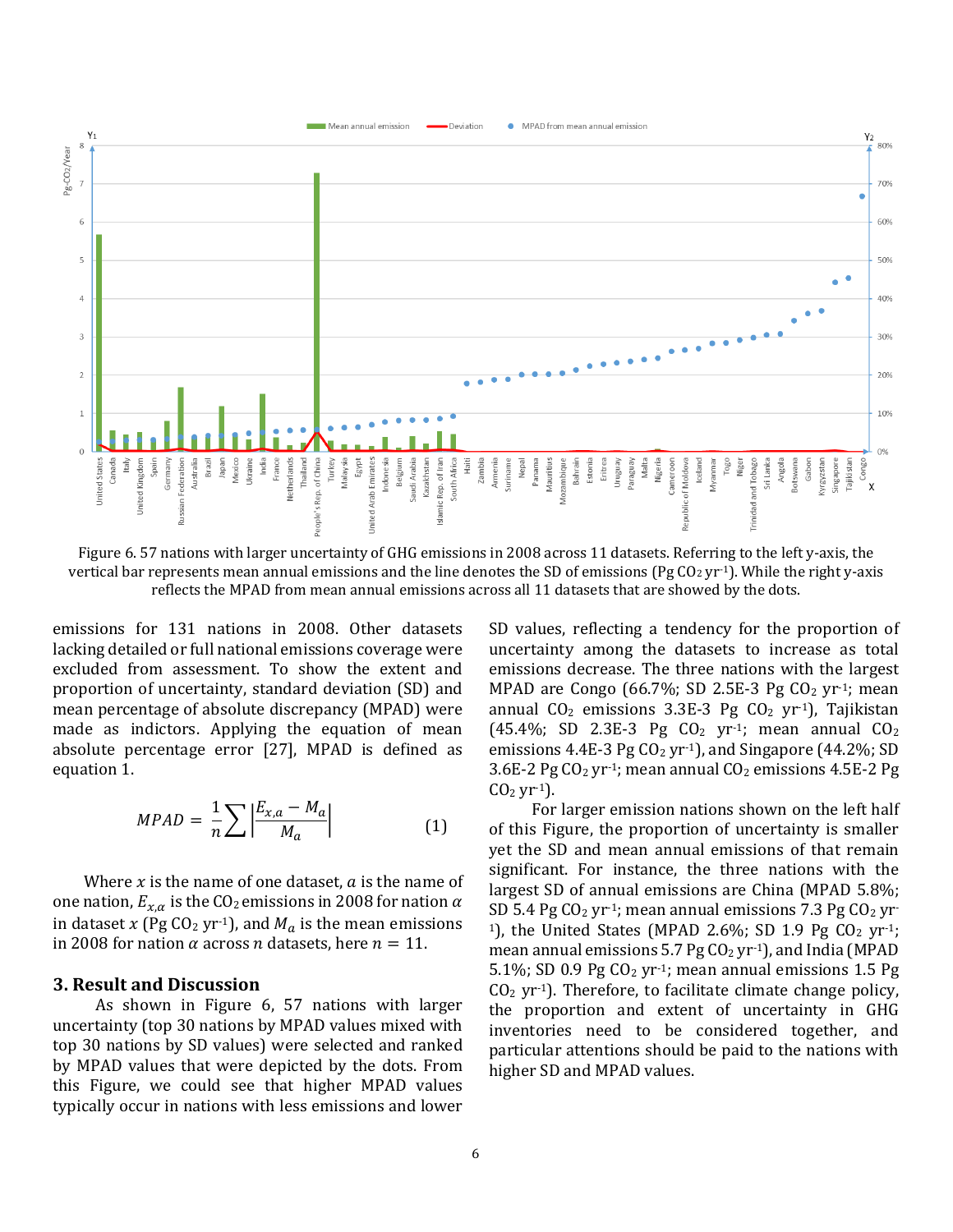## **4. Conclusion**

In this paper, 17 datasets used in current global GHG inventories were characterized by four indexes and the uncertainty from that were quantified by two aspects, e.g. energy statistics data source and inventory estimation results in global and national scale.

From energy statistics aspect, we found that the global total apparent energy consumption in 2013 from 4 major energy statistics organizations contained significate uncertainty, e.g. biofuels & waste consumption with the largest uncertainty (52.2 EJ between IEA and BP statistics). Among three major fuels, the oil consumption owned the largest uncertainty (44.6 EJ between BP and UN statistics). The gap between maximum (IEA) and minimum (BP) of global total energy consumption was about 24.3 EJ. As the largest energy consumer in 2013, the coal consumption of China owned the largest uncertainty  $(15.5 \tE)$  of all fuels. The gap between maximum (EIA) and minimum (UN) of China total energy consumption was about 18.7 EJ.

From GHG emissions aspect, we found that the global total  $CO<sub>2</sub>$  emissions in 2013 also owned considerable uncertainty among 10 inventories. And the gap between the maximum (GCB) and minimum (IEA) was about 4.0 Pg  $CO<sub>2</sub>$  yr<sup>-1</sup>. Some inventories reported global total emissions closely, e.g. GCA, CDIAC, and WB. For the largest emitter nation in 2013, some organizations reported the total  $CO<sub>2</sub>$  emissions of China in 2013 closely, e.g. EIA and BP; CDIAC, GCA, and WB; EDGAR, GCB, and ODIAC. And the maximum differences between ODIAC and IEA were about 1.5 Pg  $CO<sub>2</sub>$  yr<sup>-1</sup>.

Moreover, 57 nations with larger uncertainty in GHG emissions inventories of 2008 were selected to support the policymakers when improving these GHG emission inventories. We suggested that more focuses needed to be placed on these nations exhibiting higher SD and MPAD values and proposed that the expertise for reducing uncertainty needed to be made more widely available. The uncertainty described above likely resulted from both the choice of data source and the methodology used to estimate emissions. For example, the use of variable statistical frameworks will increase the uncertainty associated with data sources. Similarly, the use of different emissions factors, accounting methods, and emissions classifications constitute the primary sources of uncertainty in the reporting of data. Therefore, to improve the quality of anthropogenic GHG inventories, investigators need to scrutinize the integrity of their methodology, the completeness of reporting, and procedures for data compilation.

#### **References**

- [1] GCB. (2018, November 1). Global Carbon Budget [Online]. Available:
	- http://www.globalcarbonproject.org/carbonbudget/
- [2] T. Spencer, M. Colombier, X. Wang, O. Sartor, and H. Waisman. "Chinese emission peak: not when, but now." *IDDRI Working papers*, no. 7, pp. 22, 2016.
- [3] UNFCCC. *United Nations Framework Convention on Climate Change.* Article 4, Para 1(a), 1992.
- [4] IPCC. *IPCC Guidelines for National Greenhouse Gas Inventories*. Bracknell, United Kingdom: Meteorological Office, 1995.
- [5] IPCC. *Revised 1996 IPCC Guidelines for National Greenhouse Gas Inventories: Vol. 1, 2 and 3.* Paris, France: IPCC/OECD/IEA, 1997.
- [6] IPCC. *Good Practice Guidance and Uncertainty Management in National Greenhouse Gas inventories.* Hayama, Japan: IPCC/OECD/IEA/IGES, 2000.
- [7] IPCC. A primer, Prepared by the National Greenhouse Gas Inventories Programme, 2006 IPCC Guidelines for National Greenhouse Gas Inventories, Published: IGES, 2008.
- [8] T. A. Boden, G. Marland, and R. J. Andres. (2018, November 1). Global, Regional, and National Fossil-Fuel CO<sub>2</sub> Emissions [Online]. Available: http://dx.doi.org/10.3334/CDIAC/00001\_V2017
- [9] EDGAR. (2018, November 1). Global Emissions EDGAR v4.3.2 [Online]. Available: https://data.europa.eu/doi/10.2904/JRC\_DATASE T\_EDGAR
- [10] IEA. (2018, November 1).  $CO<sub>2</sub>$  Emissions from Fuel Combustion Highlights 2017 [Online]. Available: https://www.iea.org/publications/freepublications/p ublication/ $CO<sub>2</sub>$ -emissions-from-fuel-combustionhighlights-2017.html
- [11] J. Macknick. Energy and carbon dioxide emission data uncertainty [Online]. Available: http://pure.iiasa.ac.at/9119, 2009.
- [12] EEA. (2017, May 1). Greenhouse gas emission trends and projections in Europe 2009: Tracking progress towards Kyoto targets [Online]. Available: http://dx.doi.org/10.2800/23935
- [13] FAO. (2018, November 1). FAOSTAT Agri-Environmental Indicators, Emissions by Sector [Online]. Available: http://www.fao.org/faostat/en/#data/EM